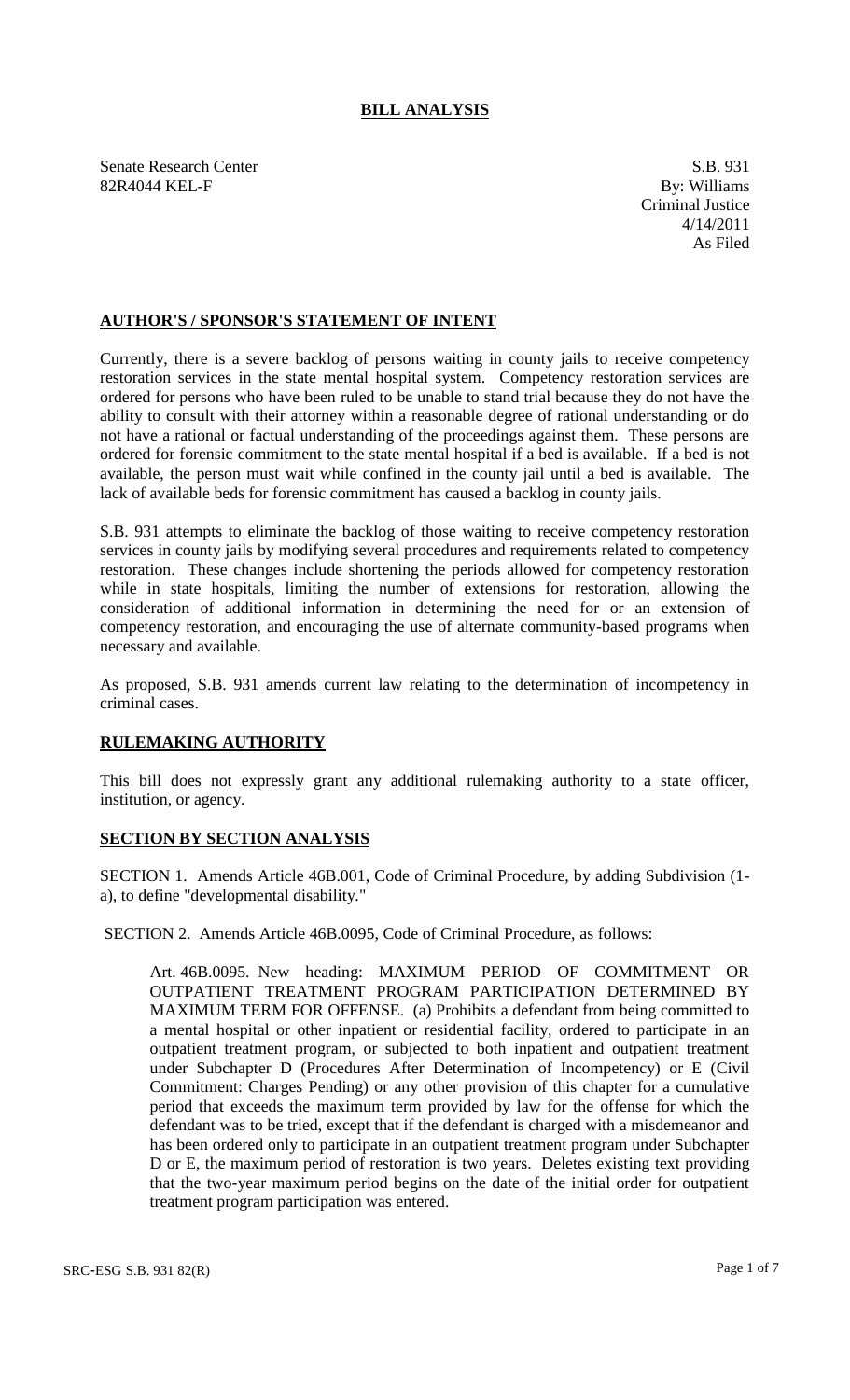(b) Authorizes the defendant, on expiration of the maximum restoration period under Subsection (a), to be confined for an additional period in a mental hospital or other inpatient or residential facility or ordered to participate for an additional period in an outpatient treatment program, as appropriate, only pursuant to civil proceedings under Subtitle C (Texas Mental Health Code) or D (Persons With Mental Retardation Act), Title 7 (Mental Health and Mental Retardation), Health and Safety Code, rather than pursuant to civil commitment proceedings.

(c) Provides that the cumulative period described by Subsection (a):

(1) begins on the date the initial order of commitment or initial order for outpatient treatment program participation is entered under this chapter; and

(2) includes any time that, following the entry of an order described by Subdivision (1), the defendant is confined in a correctional facility, as defined by Section 1.07 (Definitions), Penal Code, while awaiting:

(A) transfer to a mental hospital or other inpatient or residential facility;

(B) release on bail to participate in an outpatient treatment program; or

(C) a criminal trial following any temporary restoration of the defendant's competency to stand trial.

SECTION 3. Amends Article 46B.022(a), Code of Criminal Procedure, as follows:

(a) Requires a psychiatrist or psychologist, to qualify for appointment under this subchapter as an expert, to:

(1) as appropriate, be a physician licensed in this state or be a psychologist licensed in this state who has a doctoral degree in psychology; and

(2) have the following certification or training, rather than certification or experience or training:

(A) as appropriate, certification by:

(i) the American Board of Psychiatry and Neurology with added or special qualifications in forensic psychiatry; or

(ii) the American Board of Professional Psychology in forensic psychology; or

(B) training consisting of at least 24 hours of specialized forensic training relating to incompetency or insanity evaluations.

Deletes existing text requiring a psychiatrist or psychologist to have, in addition to proper licensure, for an appointment made before January 1, 2005, at least five years of experience before January 1, 2004, in performing criminal forensic evaluations for courts, or for an appointment made on or after January 1, 2005, at least five years of experience before January 1, 2004, in performing criminal forensic evaluations for courts and eight or more hours of continuing education relating to forensic evaluations, completed in the 12 months preceding the appointment and documented with the court, to qualify for appointment under this subchapter as an expert if the psychiatrist or psychologist does not have the requisite training. Makes nonsubstantive and conforming changes.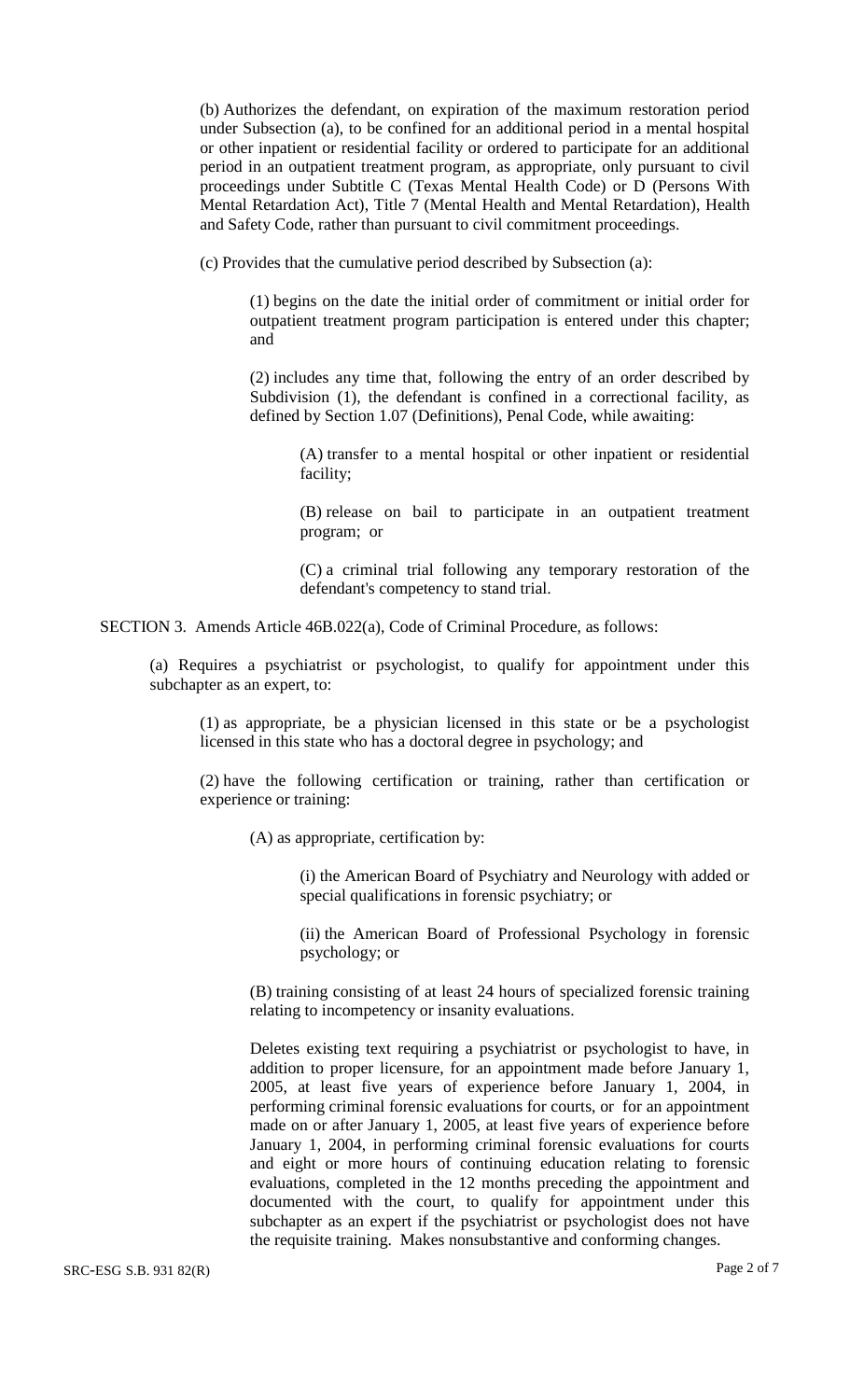SECTION 4. Amends Article 46B.024, Code of Criminal Procedure, as follows:

Art. 46B.024. FACTORS CONSIDERED IN EXAMINATION. Requires an expert, during an examination under this subchapter and in any report based on that examination, to consider, in addition to other issues determined relevant by the expert, the following:

(1) Makes no changes to this subdivision;

(2) as supported by current indications or the defendant's personal history, whether the defendant:

(A) has a mental illness, rather than a diagnosable mental illness;

(B) is a person with mental retardation or other developmental disability; or

(C) has any other medical condition that significantly limits the defendant's cognitive functioning;

(3) whether the identified condition has lasted or is expected to last continuously for at least one year;

(4) the degree of impairment resulting from, rather than the impact of, the mental illness, mental retardation or other developmental disability, or other cognitive impairment, if existent, and the specific impact on the defendant's capacity to engage with counsel in a reasonable and rational manner; and

(5) Redesignates existing Subdivision (4) as Subdivision (5). Makes no further changes.

Makes nonsubstantive changes.

SECTION 5. Amends Articles 46B.025(a) and (b), Code of Criminal Procedure, as follows:

(a) Requires that an expert's report to the court state an opinion on a defendant's competency or incompetency to stand trial or explain why the expert is unable to state such an opinion and also:

(1)-(2) Makes no changes to these subdivisions;

(3) in specific, rather than general, terms, describe procedures, techniques, and tests used in the examination, the purpose of each procedure, technique, or test, and the conclusions reached; and

(4) state the expert's clinical observations, findings, and opinions on each specific issue referred to the expert by the court, state the specific criteria supporting the expert's diagnosis, and state specifically any issues on which the expert could not provide an opinion.

(b) Requires the expert, if in the opinion of an expert appointed under Article 46B.021 (Appointment of Experts) the defendant is incompetent to proceed, to state in the report:

(1) the symptoms, exact nature, severity, and expected duration of the deficits resulting from the defendant's mental illness, mental retardation or other developmental disability, or other cognitive impairment, if any, and the impact of the identified condition on the factors listed in Article 46B.024 (Factors Considered in Examination);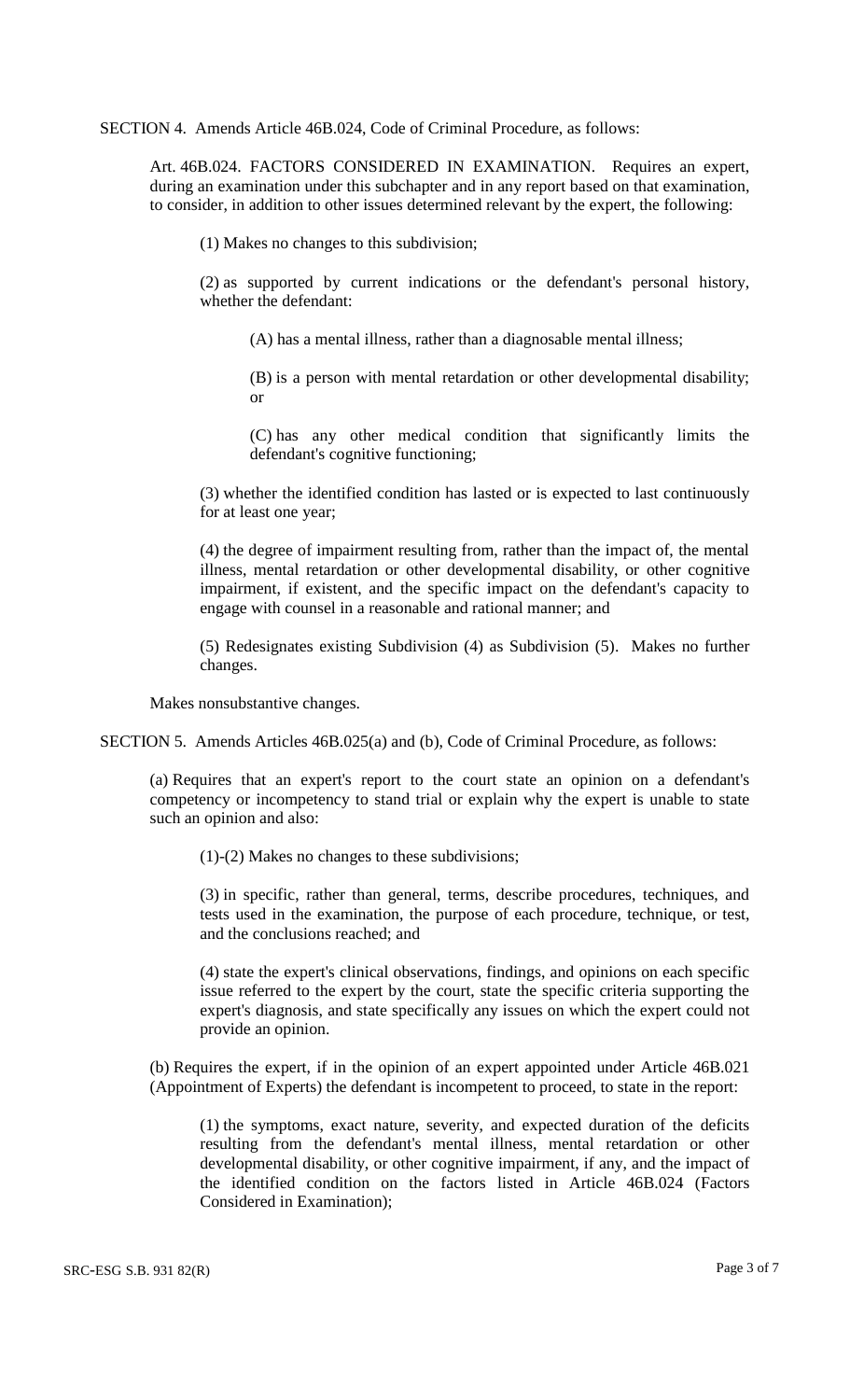(2) an estimate of the period needed to restore the defendant's competency, including whether the defendant is likely to be restored to competency in the foreseeable future; and

(3) prospective treatment options and the least restrictive setting in which treatment may be delivered, as appropriate for the defendant.

Makes nonsubstantive changes.

SECTION 6. Amends Article 46B.071, Code of Criminal Procedure, as follows:

Art. 46B.071. OPTIONS ON DETERMINATION OF INCOMPETENCY. (a) Requires the court, except as provided by Subsection (b), on a determination that a defendant is incompetent to stand trial, to:

> (1) commit the defendant to a facility under Article 46B.073 (Commitment for Restoration to Competency); or

(2) release the defendant on bail under Article 46B.072 (Release on Bail).

(b) Requires the court, on a determination that a defendant is incompetent to stand trial and is unlikely to be restored to competency in the foreseeable future, to:

(1) proceed under Subchapter E or F (Civil Commitment: Charges Dismissed); or

(2) take other action authorized by law.

SECTION 7. Amends Article 46B.072, Code of Criminal Procedure, by amending Subsections (a), (b), and (c) and adding Subsection (a-1), as follows:

(a) Provides that this article applies only to a defendant who is subject to an initial restoration period based on Article 46B.071 (Options on Determination of Incompetency).

(a-1) Redesignates existing Subsection (a) as Subsection (a-1). Makes no further changes.

(b) Requires the court to order a defendant released on bail under Subsection (a-1), rather than under Subsection (a), to participate in an outpatient treatment program for a period not to exceed 60 days, rather than for a period not to exceed 120 days.

(c) Makes a conforming change.

SECTION 8. Amends Articles 46B.073(a) and (b), Code of Criminal Procedure, as follows:

(a) Provides that this article applies only to a defendant not released on bail who is subject to an initial restoration period based on Article 46B.071.

(b) Requires the court to commit a defendant described by Subsection (a) to a mental health facility or residential care facility for a period not to exceed 60, rather than 120, days for further examination and treatment toward the specific objective of attaining competency to stand trial.

SECTION 9. Amends Article 46B.076(a), Code of Criminal Procedure, as follows:

(a) Requires the court, if the defendant is found incompetent to stand trial, not later than the date of the order of commitment or of release on bail, as applicable, to send a copy of the order to the facility of the department to which the defendant is committed or the outpatient treatment program to which the defendant is released. Requires the court to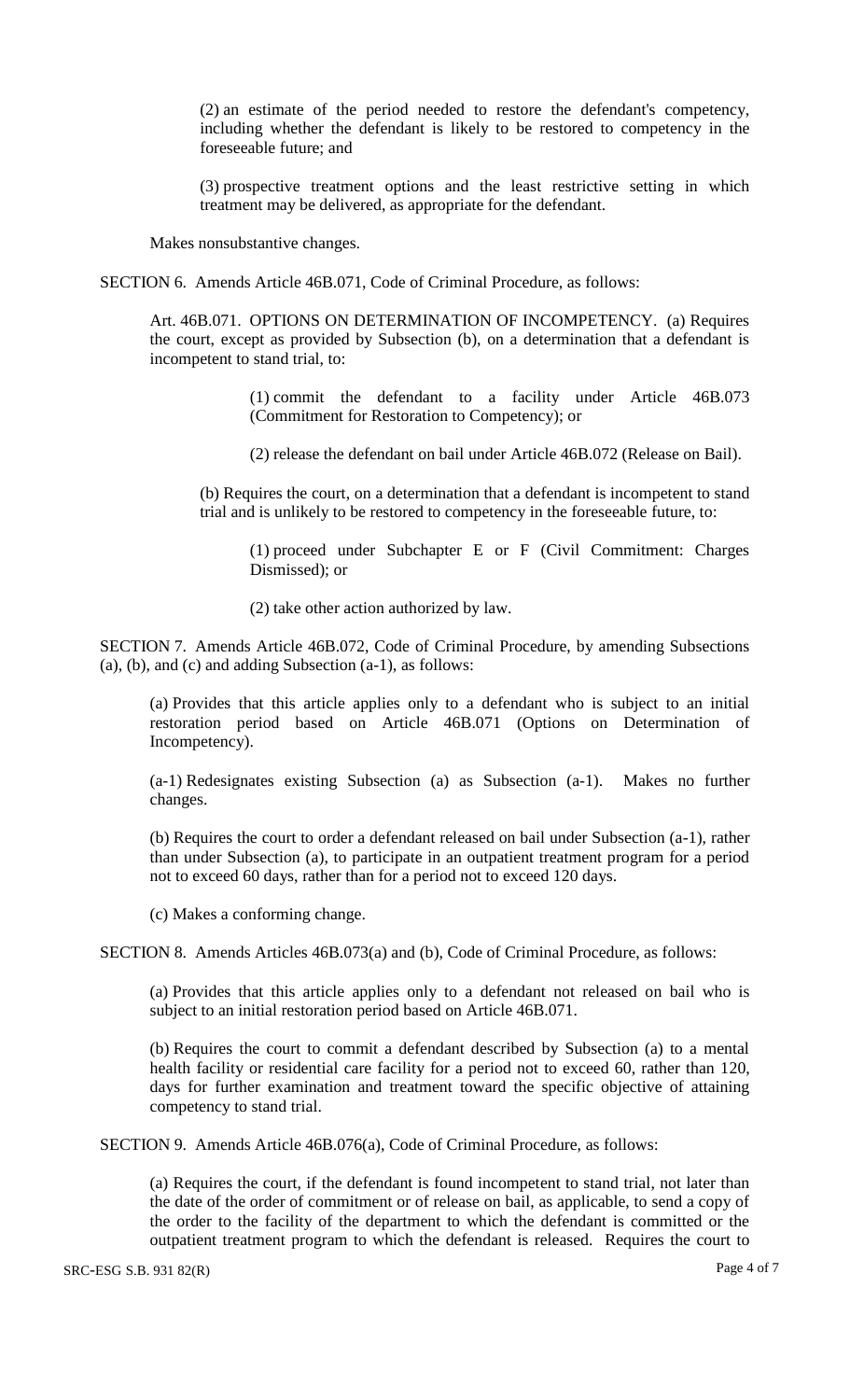also provide to the facility or outpatient treatment program copies of certain materials made available to the court during the incompetency trial, including psychiatric, psychological, or social work reports that relate to the medical condition of the defendant, rather than the mental condition of the defendant, and documents provided by the attorney representing the state or the attorney representing the defendant that relate to the defendant's current or past medical condition, rather than the defendant's current or past mental condition.

SECTION 10. Amends Article 46B.077, Code of Criminal Procedure, as follows:

Art. 46B.077. INDIVIDUAL TREATMENT PROGRAM. (a) Requires the facility to which the defendant is committed or the outpatient treatment program to which the defendant is released on bail to perform certain tasks, including assessing and evaluating whether the defendant is likely to be restored to competency in the foreseeable future, rather than assessing and evaluating whether the defendant will obtain competency in the foreseeable future.

(b) Requires a treatment program not provided by an inpatient mental health facility or a residential care facility, if the defendant is released to such a treatment program, to report to the court:

(1) Makes no changes to this subdivision; and

(2) until the defendant is no longer released to the treatment program, at least once during each 15-day period following the date of the report required by Subdivision (1), rather than at least once during each 30-day period following the date of the report required by Subdivision (1).

SECTION 11. Amends Article 46B.079, Code of Criminal Procedure, as follows:

Art. 46B.079. NOTICE AND REPORT TO COURT. (a) Requires the head of the facility or the provider of the outpatient treatment program, as appropriate, not later than the 15th day before the date on which the initial restoration period, rather than a restoration period, is to expire, to notify the applicable court that the period is about to expire. Makes a conforming change.

(b) Requires the head of the facility or outpatient treatment program provider to promptly notify the court when the head of the facility or outpatient treatment program provider believes that:

(1) Makes no changes to this subdivision; or

(2) the defendant is not likely to attain, rather than will not attain, competency in the foreseeable future.

(c) Requires the head of the facility or outpatient treatment program provider, when the head of the facility or outpatient treatment program provider gives notice to the court under Subsection (a) or (b), to also file a final report with the court stating the reason for the proposed discharge under this chapter and including a list of the types and dosages of medications with which the defendant was treated, rather than including a list of the types and dosages of medications with which the defendant was treated for mental illness, while in the facility or participating in the outpatient treatment program.

(d) Authorizes a notice, if the head of the facility or outpatient treatment program provider notifies the court that the initial restoration period is about to expire, to contain a request for an extension of the period for an additional period of 30 days, rather than an additional period of 60 days, and an explanation for the basis of the request.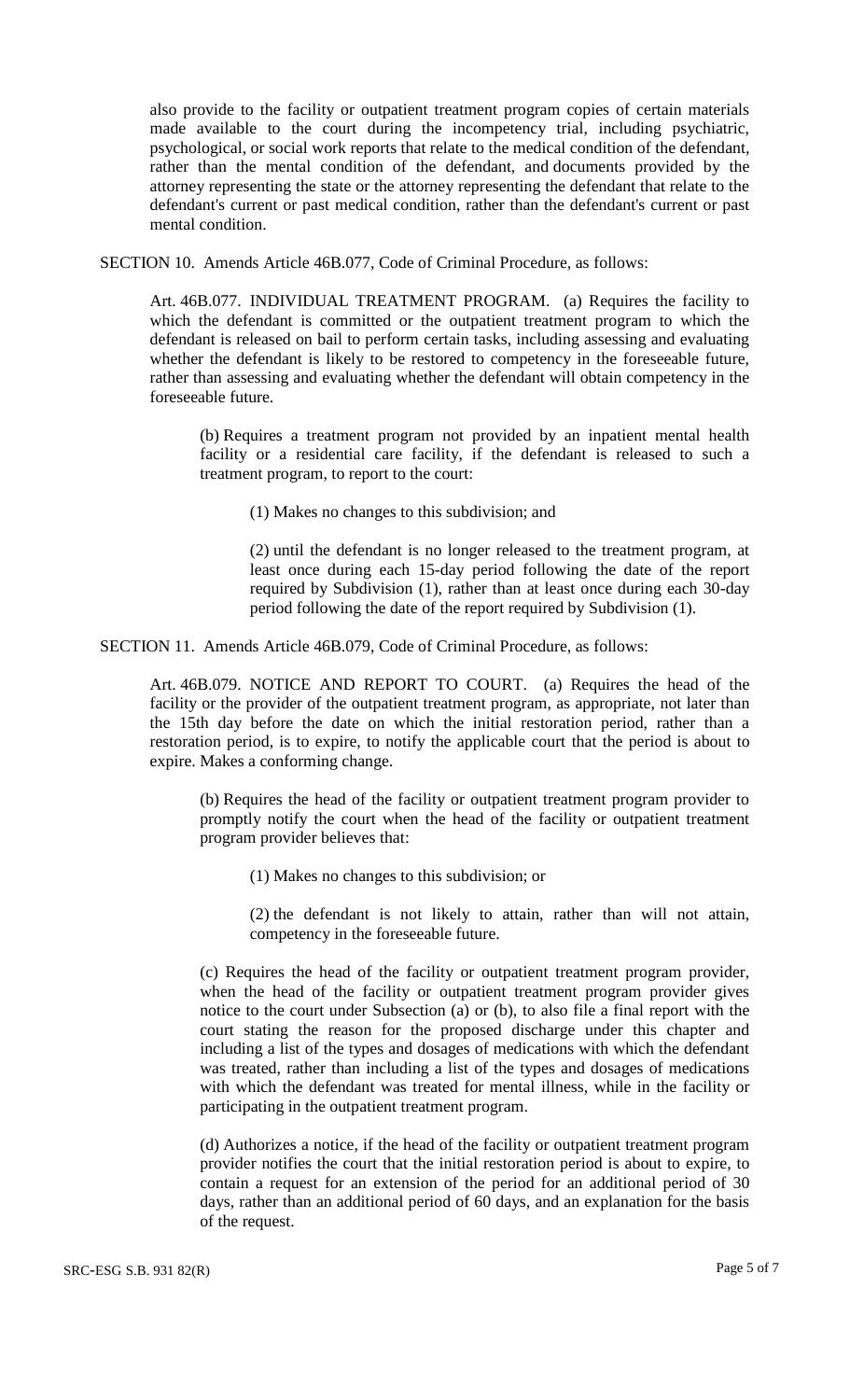SECTION 12. Amends Articles 46B.080(a) and (b), Code of Criminal Procedure, as follows:

(a) Authorizes the court, on its own motion or the motion of any party, rather than on a request of the head of a facility or a treatment program provider that is made under Article 46B.079(d), to enter an order extending the initial restoration period for an additional period of 30, rather than 60, days, notwithstanding any other provision of this subchapter.

(b) Authorizes the court to enter an order under Subsection (a) only if the court determines that:

(1) the defendant has not attained competency; and

(2) an extension of the initial restoration period will likely enable the facility or program to restore the defendant to competency within the period of the extension.

Deletes existing text authorizing the court to enter an order under Subsection (a) only if the court makes certain determinations on the basis of information provided by the head of the facility or the treatment program provider.

SECTION 13. Redesignates Article 46B.080(c), Code of Criminal Procedure, as Article 46B.0805, Code of Criminal Procedure, and amends it as follows:

Art. 46B.0805. SECOND EXTENSION PERMITTED IN CERTAIN CIRCUMSTANCES. Authorizes the court to grant a second extension with respect to a period of restoration ordered under this subchapter, rather than authorizing the court to grant only one extension under this article, for a period of restoration ordered under this subchapter, if medical evidence shows a reduction in the severity of the defendant's symptoms or functional impairment.

SECTION 14. Amends Article 46B.084(a), Code of Criminal Procedure, as follows:

(a) Requires the court, on the return of a defendant to the court, to make a determination with regard to the defendant's competency to stand trial. Authorizes the court to make the determination based, rather than based solely, on the report filed under Article 46B.079(c) and on other medical information or personal history information relating to the defendant, unless any party objects in writing or in open court to the findings of the report not later than the 15th day after the date on which the court received notification under Article 46B.079.

SECTION 15. Amends Article 46B.085, Code of Criminal Procedure, as follows:

Art. 46B.085. SUBSEQUENT RESTORATION PERIODS AND EXTENSIONS OF THOSE PERIODS PROHIBITED. (a) Authorizes the court to order only one initial period of restoration and two extensions, rather than one extension, under this subchapter in connection with the same offense.

(b) Requires any subsequent court orders for treatment to be issued under Subchapter E or F after an initial restoration period and one or two extensions, rather than an extension, are ordered as described by Subsection (a).

SECTION 16. Amends Article 46B.086(a), Code of Criminal Procedure, to provide that this article applies only to certain defendants, including a defendant who is subject to Article 46B.072, if the court has made the determinations required by Subsection (a-1) of that article, rather than Subsection (a) of that article.

SECTION 17. Amends Article 46B.101, Code of Criminal Procedure, to provide that this subchapter applies to a defendant against whom a court is required to proceed according to, rather than under, Article 46B.084(e) (relating to continuing proceedings under Subchapter E if